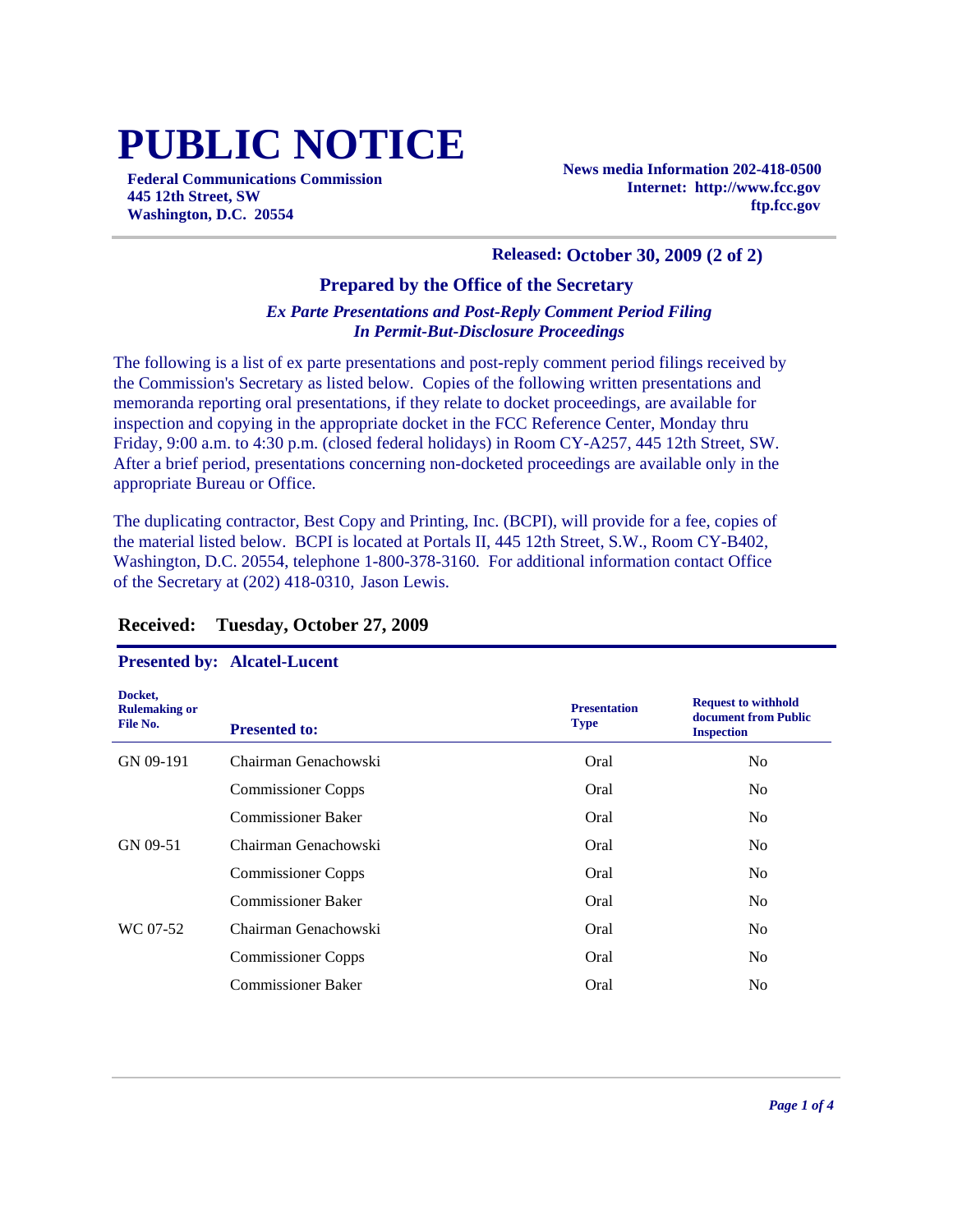|  |  | <b>Presented by: Charter Communications, Inc.</b> |  |
|--|--|---------------------------------------------------|--|
|--|--|---------------------------------------------------|--|

| Docket,<br><b>Rulemaking or</b><br>File No. | <b>Presented to:</b>                           | <b>Presentation</b><br><b>Type</b> | <b>Request to withhold</b><br>document from Public<br><b>Inspection</b> |
|---------------------------------------------|------------------------------------------------|------------------------------------|-------------------------------------------------------------------------|
| GN 09-51                                    | Office of Commissioner Clyburn                 | Oral                               | N <sub>o</sub>                                                          |
|                                             | Office of Commissioner Baker                   | Oral                               | N <sub>o</sub>                                                          |
|                                             | Office of Strategic Planning & Policy Analysis | Oral                               | N <sub>o</sub>                                                          |
|                                             | Wireline Competition Bureau                    | Oral                               | N <sub>o</sub>                                                          |
| WC 09-154                                   | Office of Commissioner Clyburn                 | Oral                               | N <sub>o</sub>                                                          |
|                                             | Office of Commissioner Baker                   | Oral                               | N <sub>o</sub>                                                          |
|                                             | Office of Strategic Planning & Policy Analysis | Oral                               | N <sub>o</sub>                                                          |
|                                             | Wireline Competition Bureau                    | Oral                               | N <sub>o</sub>                                                          |

## **Presented by: COMPTEL**

| Docket,<br><b>Rulemaking or</b><br>File No. | <b>Presented to:</b>                           | <b>Presentation</b><br><b>Type</b> | <b>Request to withhold</b><br>document from Public<br><b>Inspection</b> |
|---------------------------------------------|------------------------------------------------|------------------------------------|-------------------------------------------------------------------------|
| GN 09-137                                   | Office of Strategic Planning & Policy Analysis | Oral                               | No                                                                      |
|                                             | Wireline Competition Bureau                    | Oral                               | N <sub>0</sub>                                                          |
| GN 09-47                                    | Office of Strategic Planning & Policy Analysis | Oral                               | N <sub>0</sub>                                                          |
|                                             | Wireline Competition Bureau                    | Oral                               | No                                                                      |
| GN 09-51                                    | Office of Strategic Planning & Policy Analysis | Oral                               | No                                                                      |
|                                             | Wireline Competition Bureau                    | Oral                               | No                                                                      |

# **Presented by: Frontier Communications Corporation**

| Docket,<br><b>Rulemaking or</b><br>File No. | <b>Presented to:</b>               | <b>Presentation</b><br><b>Type</b> | <b>Request to withhold</b><br>document from Public<br><b>Inspection</b> |
|---------------------------------------------|------------------------------------|------------------------------------|-------------------------------------------------------------------------|
| WC 09-95                                    | International Bureau               | Oral                               | No                                                                      |
|                                             | Office of General Counsel          | Oral                               | No                                                                      |
|                                             | Wireless Telecommunications Bureau | Oral                               | No                                                                      |
|                                             | Wireline Competition Bureau        | Oral                               | No                                                                      |

# **Presented by: Motion Picture Association of America, Inc., et al.**

| Docket,<br><b>Rulemaking or</b><br>File No. | <b>Presented to:</b>           | <b>Presentation</b><br><b>Type</b> | <b>Request to withhold</b><br>document from Public<br><b>Inspection</b> |
|---------------------------------------------|--------------------------------|------------------------------------|-------------------------------------------------------------------------|
| GN 09-51                                    | Office of Chairman Genachowski | Oral                               | No                                                                      |
|                                             | Office of Commissioner Clyburn | Oral                               | N <sub>0</sub>                                                          |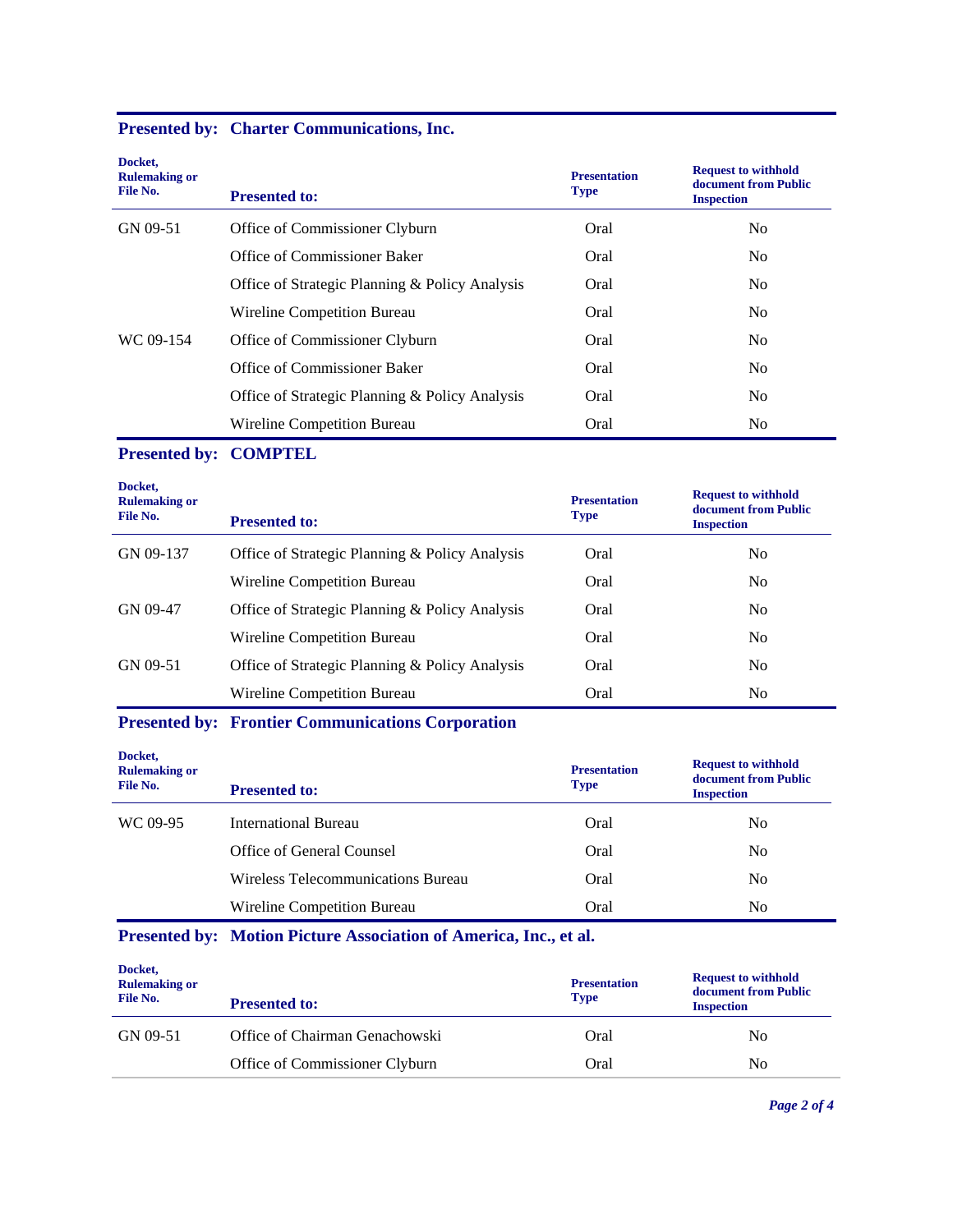| GN 09-51                                    | Office of Strategic Planning & Policy Analysis                     | Oral                               | N <sub>o</sub>                                                          |
|---------------------------------------------|--------------------------------------------------------------------|------------------------------------|-------------------------------------------------------------------------|
| MB 08-82                                    | Office of Commissioner Clyburn                                     | Oral                               | N <sub>0</sub>                                                          |
|                                             | Presented by: Nebraska Public Service Commission, et al.           |                                    |                                                                         |
| Docket,<br><b>Rulemaking or</b><br>File No. | <b>Presented to:</b>                                               | <b>Presentation</b><br><b>Type</b> | <b>Request to withhold</b><br>document from Public<br><b>Inspection</b> |
| WC 06-122                                   | <b>Commissioner Copps</b>                                          | Oral                               | N <sub>0</sub>                                                          |
|                                             | Wireline Competition Bureau                                        | Oral                               | No                                                                      |
|                                             | <b>Presented by: PPM Coalition</b>                                 |                                    |                                                                         |
| Docket,<br><b>Rulemaking or</b><br>File No. | <b>Presented to:</b>                                               | <b>Presentation</b><br>Type        | <b>Request to withhold</b><br>document from Public<br><b>Inspection</b> |
| MB 08-187                                   | Office of Commissioner Clyburn                                     | Oral                               | No                                                                      |
|                                             | Presented by: Public Knowledge, et al.                             |                                    |                                                                         |
| Docket,<br><b>Rulemaking or</b><br>File No. | <b>Presented to:</b>                                               | <b>Presentation</b><br>Type        | <b>Request to withhold</b><br>document from Public<br><b>Inspection</b> |
| MB 08-82                                    | Office of Commissioner Copps                                       | Oral                               | No                                                                      |
|                                             |                                                                    |                                    |                                                                         |
|                                             | Presented by: QUALCOMM, Inc.                                       |                                    |                                                                         |
| Docket,<br><b>Rulemaking or</b><br>File No. | <b>Presented to:</b>                                               | <b>Presentation</b><br>Type        | <b>Request to withhold</b><br>document from Public<br><b>Inspection</b> |
| GN 09-137                                   | Office of Strategic Planning & Policy Analysis                     | Oral                               | N <sub>0</sub>                                                          |
| GN 09-47                                    | Office of Strategic Planning & Policy Analysis                     | Oral                               | N <sub>0</sub>                                                          |
| GN 09-51                                    | Office of Strategic Planning & Policy Analysis                     | Oral                               | No                                                                      |
|                                             | <b>Presented by: Rural Cellular Association</b>                    |                                    |                                                                         |
| Docket,<br><b>Rulemaking or</b><br>File No. | <b>Presented to:</b>                                               | <b>Presentation</b><br><b>Type</b> | <b>Request to withhold</b><br>document from Public<br><b>Inspection</b> |
| WT 05-265                                   | Wireless Telecommunications Bureau                                 | Oral                               | No                                                                      |
| WT 08-246                                   | Wireless Telecommunications Bureau                                 | Oral                               | N <sub>0</sub>                                                          |
|                                             | <b>Presented by: Speech Communications Assistance by Telephone</b> |                                    |                                                                         |
| Docket,<br><b>Rulemaking or</b><br>File No. | <b>Presented to:</b>                                               | <b>Presentation</b><br><b>Type</b> | <b>Request to withhold</b><br>document from Public<br><b>Inspection</b> |